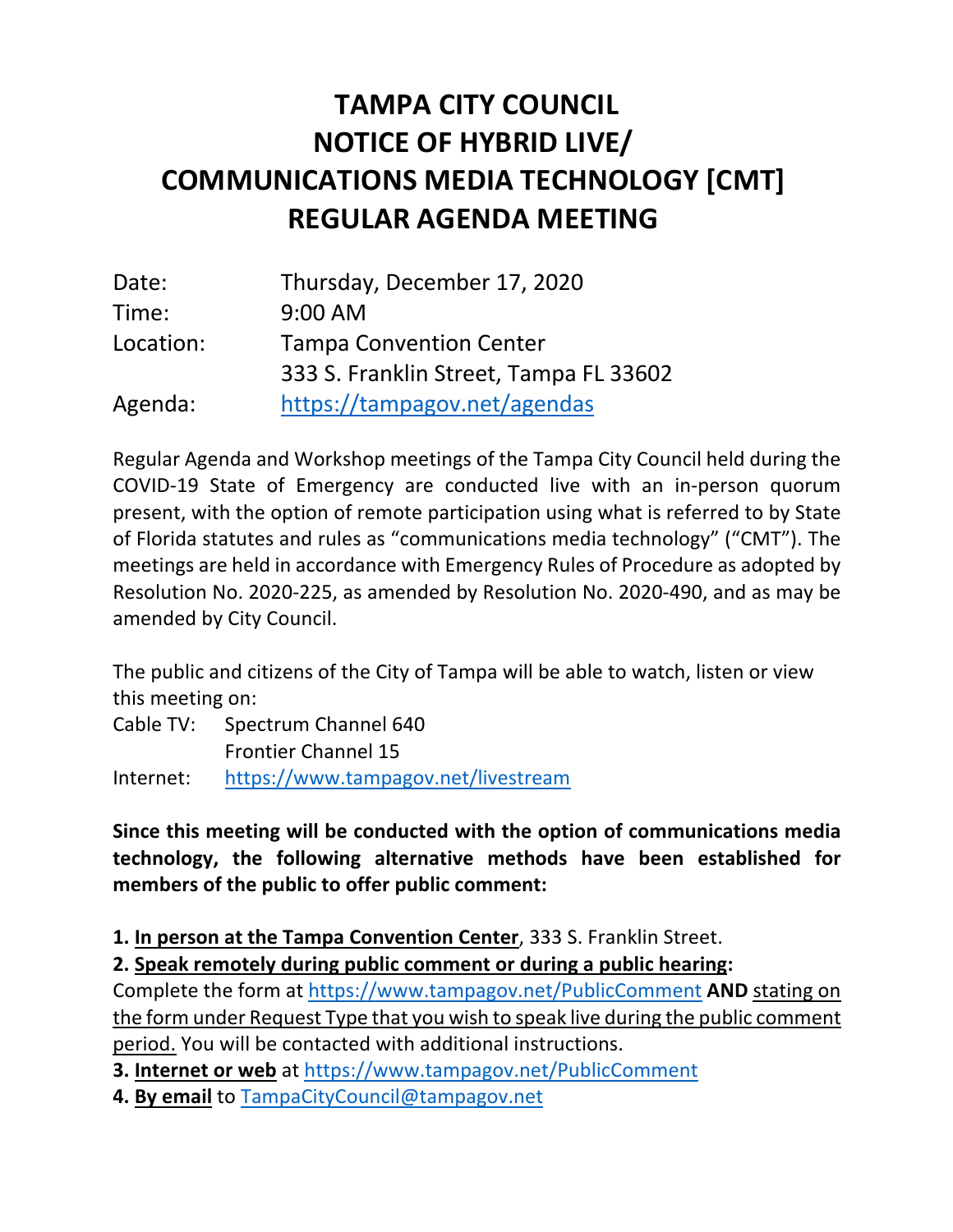**5. Voicemail** message with your comments by calling (813) 274-8877 (Please follow the prompts when you call.)

 **6. By U.S. mail** to City of Tampa City Clerk, 315 E. Kennedy Blvd., 3rd Floor, Tampa, FL 33602.

## **7. Participating using CMT at the Tampa Convention Center:**

 Those individuals who do not have access to a communications media device or are otherwise unable to participate via communications media technology, or who do not wish to speak inside the meeting room due to public health concerns during the COVID-19 State of Emergency may utilize the communications media technology device that will be made available to the public by the City of Tampa, during the hybrid live/virtual meeting, at:

The Tampa Convention Center

333 S. Franklin Street, Tampa FL 33602, (Channel Entrance only).

## *PLEASE NOTE: Use of masks and social distancing inside the building are required.*

 All written or voicemail comments for legislative matters must be received no later  than **24 hours prior to the meeting** in order to be distributed timely to City Council members and made part of the record. Registration for speaking **remotely** must be  requested at least **24 hours prior to the meeting.** 

 Instructions for participating in **land-use** and other **quasi-judicial** matters are available at:

https://www.tampagov.net/quasi-judicial-meeting-register-participategotowebinar

 Public comments, prerecorded, in-person, and remote using CMT, will be heard at the start of the meeting at the direction of the City Council. Comments specific to a public hearing will be heard when it appears on the agenda. Written comments received by mail or email will be distributed to the City Council, and will also be included in the permanent record of the meeting. All public comments timely received by mail, email or voicemail will be afforded equal consideration as if the public comments were made in person. **Persons requiring help in accessing this means of public participation should call 813-274-8397 for assistance**.

 For additional information, please contact City Council Attorney Martin Shelby at Martin.Shelby@tampagov.net or 813-274-8869.